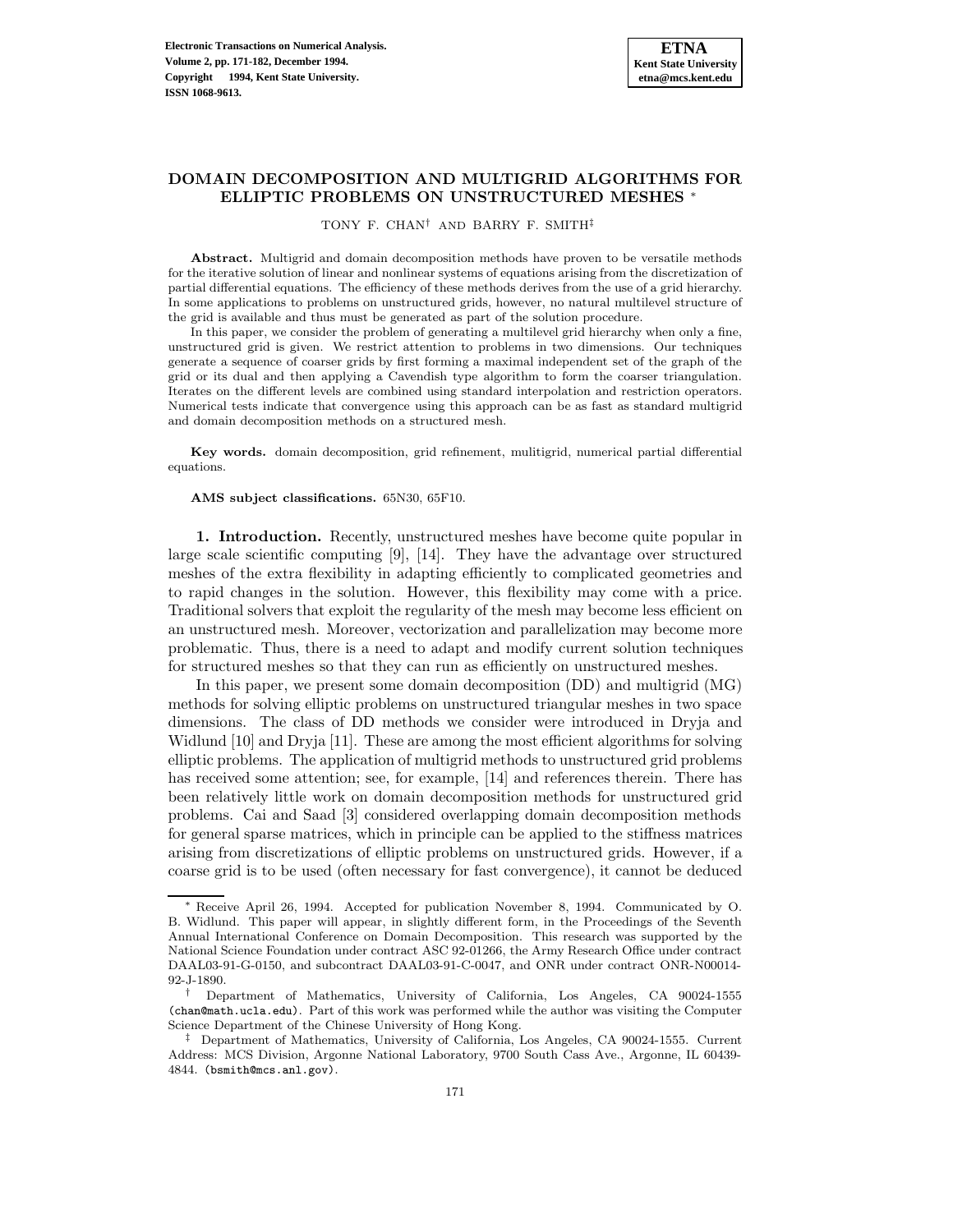from the algebraic structure of the sparse matrix alone and geometric information about the coarse grid and the associated interpolation operators must be supplied.

For multigrid and domain decomposition algorithms, a hierarchy of grids, together with the associated interpolation and restriction operators, is needed. For structured meshes, this grid hierarchy is naturally available and is indeed exploited in these algorithms. For an unstructured mesh, however, the coarser grids may not be given. Thus, a procedure is needed that generates this grid hierarchy, as well as the associated interpolation and restriction operators. One approach is to generate the coarser meshes independently, using a mesh generator, possibly the one that generated the fine mesh in the first place. This approach has been used by Mavriplis [14], who constructed multigrid algorithms for the Navier-Stokes equations on unstructured meshes in two and three space dimensions. Another approach is to generate the grid hierarchy automatically and directly from the given unstructured fine grid. This approach requires less from the user because only the fine grid, on which the solution is sought, is needed.

In this paper, we will follow the second approach. Our techniques generate a sequence of coarser grids by first forming two maximal independent sets of the vertices of the fine grid, one for the interior vertices and the other for the boundary vertices, and then applying Cavendish's algorithm [5] to form the coarser triangulation. With this approach, the coarse mesh vertices form a subset of the fine mesh vertices. We also consider a variant in which this nested property of the vertices does not hold. Iterates on the different levels are combined using standard piecewise linear finite element interpolation and restriction operators. The mesh can be multiply-connected. Numerical tests indicate that convergence using both coarsening approaches can be as fast as standard multigrid and domain decomposition methods on a structured mesh.

Our use of a maximal independent set for the construction of the coarse grid is similar to the approach taken, independently, by Guillard [13]. For a recently developed convergence theory for two level Schwarz domain decomposition methods using nonnested coarse grids, see Cai [4], Chan and Zou [8], and Chan, Smith, and Zou [7].

**2. Domain Decomposition and Multigrid Algorithms.** For simplicity, we consider the following elliptic problem:

(2.1) 
$$
-\nabla \cdot \alpha(x, y) \nabla u = f(x, y), \qquad \alpha(x, y) > 0,
$$

on a two dimensional (not necessarily simply connected) region  $\Omega$  with appropriate boundary conditions. We assume that  $\Omega$  is triangulated into a fine grid, which can be unstructured and non-quasi-uniform, and a finite element method is applied resulting in the algebraic system  $Au = b$ . The DD and MG algorithms we construct are used as preconditioners for A and are used in conjunction with a preconditioned Krylov subspace method.

We first discuss the overlapping Schwarz domain decomposition algorithms of Dryja and Widlund  $[10]$ ,  $[11]$  (a recent survey can be found in  $[6]$ ). The fine grid  $\Omega$  is decomposed into p overlapping subdomains  $\Omega_i, i = 1, \dots, p$ , either as specified by the user or automatically determined by a mesh partitioning algorithm. In this paper, we use exclusively the recursive spectral bisection (RSB) method of Pothen, Simon, and Liou [15] to partition the element vertices (and hence the unknowns) into nonoverlapping subsets. The overlap is introduced algebraically by enlarging these subsets to contain all vertices within a fixed number of edges from the original subset. Note that even if the algebraic overlap is zero, the support of the finite element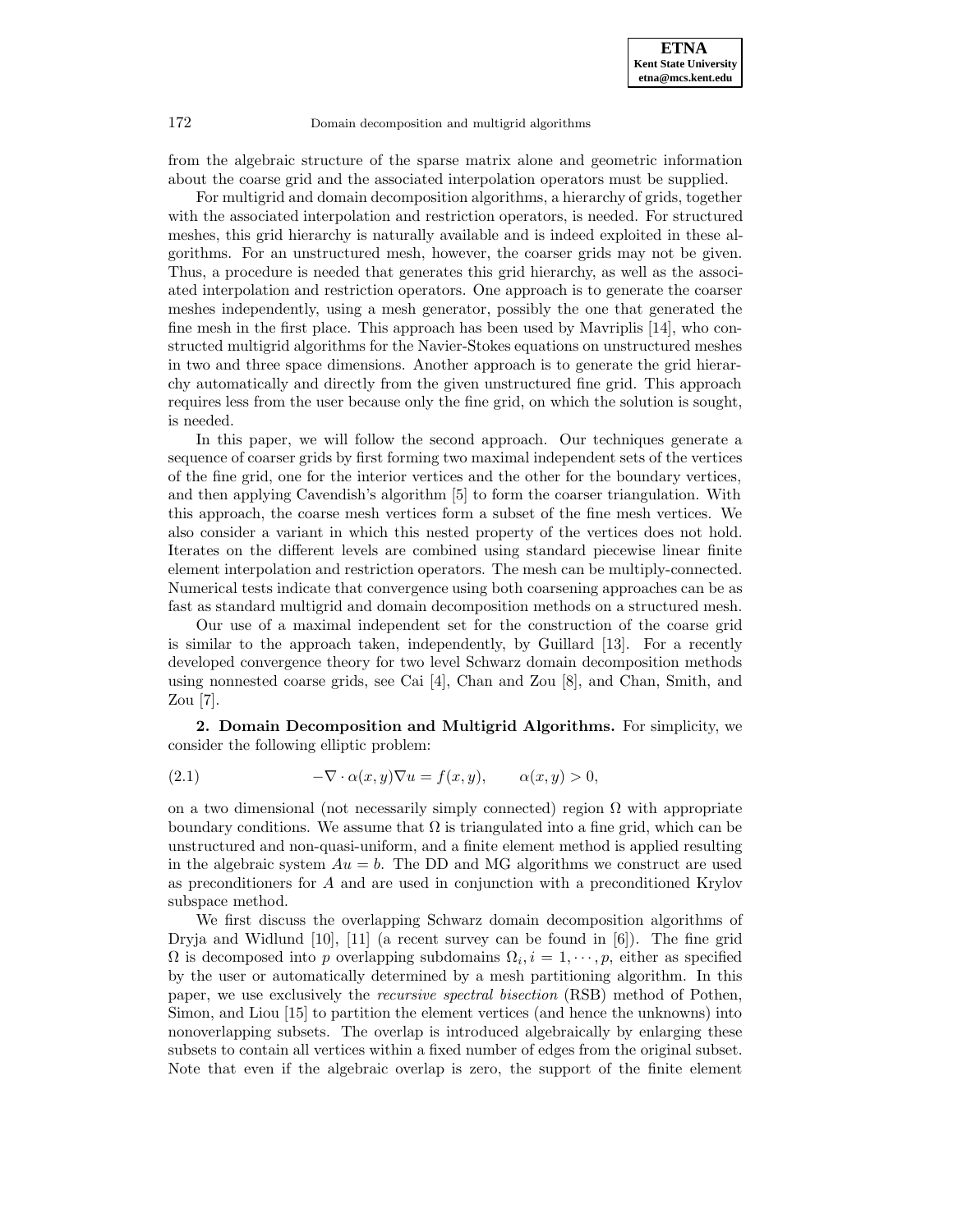**ETNA Kent State University etna@mcs.kent.edu**

Tony F. Chan and Barry F. Smith 173

basis functions in neighboring subdomains does overlap. Associated with each  $\Omega_i$  are restriction and extension operators  $R_i$  and  $R_i^T$  ( $R_i u$  extracts the components of u corresponding to  $\Omega_i$  and  $R_i^T u_i$  is the zero-extension of an iterate  $u_i$  on  $\Omega_i$  to  $\Omega$ ) and the local stiffness matrix  $A_i \equiv R_i A R_i^T$ .

To achieve a good convergence rate, we also use a coarse grid consisting of the union of a set of coarse triangles. We denote by  $\Omega_0$  the coarse grid region that is the union of these coarse triangles. In this paper, we do not require that  $\Omega_0$  be the same as  $\Omega$  or that the coarse triangles be nested to the fine ones. We construct the associated interpolation operator  $R_H^T$ , which maps an iterate  $u_0$  on  $\Omega_0$  to  $\Omega$ , as follows. If a fine grid node lies within a triangle of  $\Omega_0$ , we use linear interpolation to obtain its value; otherwise we set its value to zero. Once  $R_H^T$  is defined, the restriction operator  $R_H$  is defined to be its transpose. Finally, we compute the coarse grid stiffness matrix  $A_H$ by applying the piecewise linear finite element method to  $(2.1)$  on  $\Omega_0$ . Note that in general  $A_H \neq R_H A R_H^T$  due to the non-nestedness of the grids.

With these operators defined, we now define the additive overlapping Schwarz preconditioner (which corresponds to a generalized block Jacobi method) as follows:

$$
M_{as}^{-1} = R_H^T A_H^{-1} R_H + \sum_{i=1}^p R_i^T A_i^{-1} R_i.
$$

Thus, each application of the preconditioner involves restricting the residual vector to each subdomain and performing a subdomain solve. In addition, a weighted restriction of the residual vector is computed on the coarse grid and inverted by a coarse grid solve. These local and coarse solutions are then mapped back onto the fine mesh and added together to obtain the desired result. Multiplicative versions (e.g., Gauss-Seidel) can also be defined analogously given an ordering of the subdomains.

Multilevel preconditioners (including classical multigrid methods) are closely related to domain decomposition methods, and their implementations can be treated in the same framework. A grid hierarchy is needed, and the associated interpolation and restriction operators can be defined analogously. For example, let the fine grid be level 1 and the coarsest grid level *l*. Let  $R_i$  denote the restriction operator from level 1 to level *i*, and let the transpose  $R_i^T$  denote the corresponding interpolation operator. Then an additive multilevel preconditioner can be written in the following form:

$$
M_{aml}^{-1} = \sum_{i=1}^{l} R_i^T S_i R_i,
$$

where  $S_i$  is a "smoother" on level i. For instance, for multi-level diagonal scaling,  $S_i$ is simply the inverse of the diagonal of the stiffness matrix on level  $i$ . One version of the V-cycle MG method can be viewed as a symmetrized multiplicative versions of the above preconditioner. Note that in practice the actions of  $R_i$  and  $R_i^T$  are computed via a recursion that use mappings between adjacent grid levels.

In our implementation of the domain decomposition algorithms, the coarse grid  $\Omega_0$  is obtained by a sequence of recursively applied coarsening steps (see the next section), and hence the grid hierarchy is naturally defined for performing the multigrid iteration as well. Of course, this is not the only way to construct the coarse grid for a DD method. For example, one can use the subdomains to directly construct a coarse grid without going through a grid hierarchy. We do not pursue these other possibilities in this paper.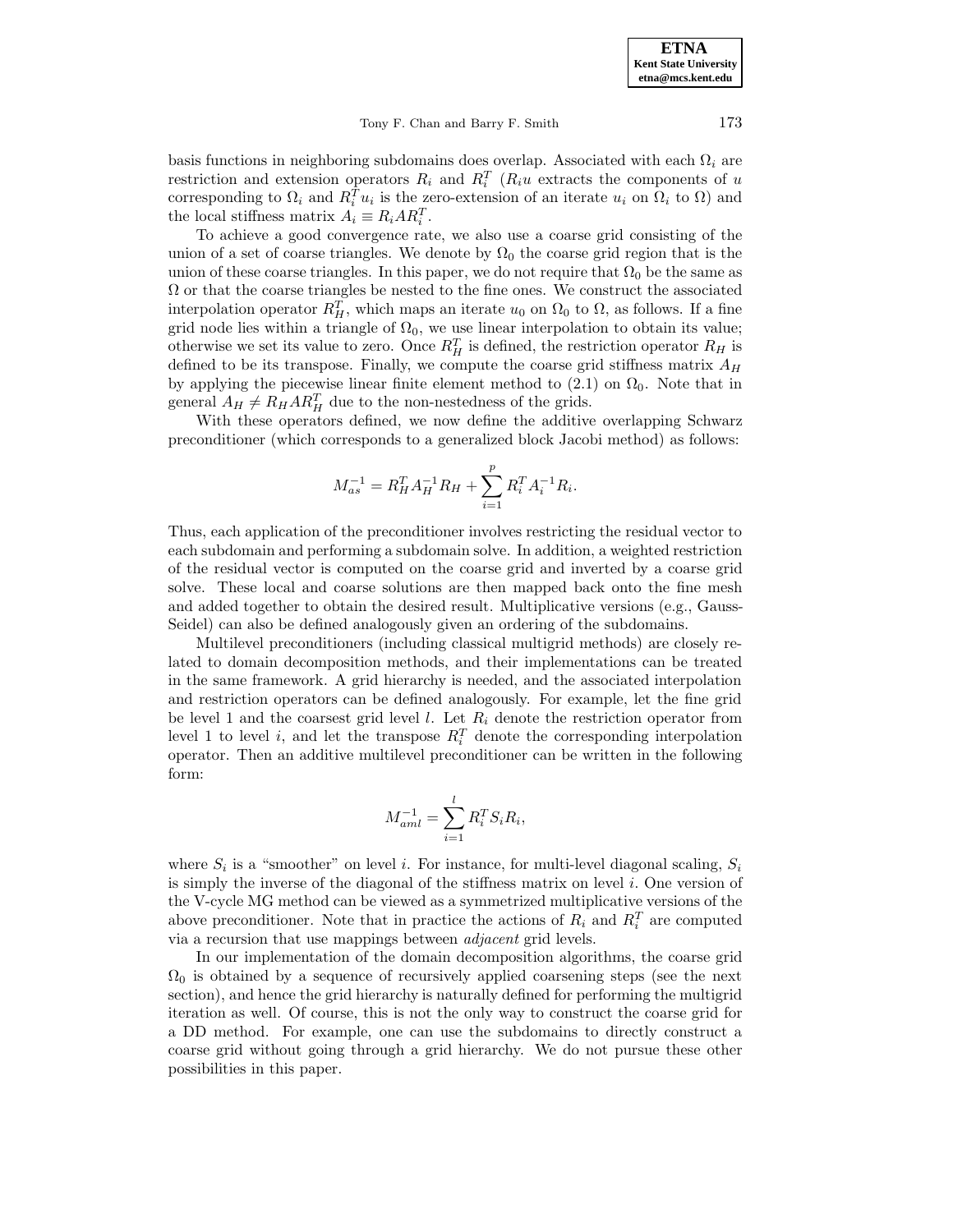**3. Construction of the Grid Hierarchy.** In this section, we describe our techniques for constructing the coarse grid hierarchy, as well as the associated interpolation and restriction operators, directly from the given unstructured fine mesh. It suffices to describe this for one coarse level; the procedure can be recursively applied to obtain all the coarse meshes.

We need the notion of a *maximal independent set* of the vertices of a graph. A subset of vertices V of a graph  $G$  is said to be *independent* if no two vertices of V are connected by an edge. V is said to be maximally independent if adding any additional vertex to it makes it dependent. Note that maximal independent sets of vertices of a graph are generally not unique.

The procedure has four steps:

- (i) Form a maximally independent set of the boundary vertices, and from these construct a set of coarse boundary edges,
- (ii) Form a maximally independent set of the interior vertices,
- (iii) Apply a Cavendish type algorithm [5] (or any other suitable triangulation algorithm) to triangulate the resulting collection of coarse boundary edges and coarse interior vertices,
- (iv) Construct the interpolation and restriction operators.

Step (i) is fairly straightforward. For each disjoint boundary segment, the boundary vertices are ordered, say, in a clockwise direction, starting with a random vertex. Then every other vertex is thrown out and the remaining ones are connected with new coarse boundary edges. This forms a coarse representation of the boundary segment. After several coarsenings, one may find that the boundary is no longer qualitatively similar to the original boundary. This situation may be prevented however, by simply retaining in the coarse grid boundary some of the vertices that would normally be dropped.

Step (ii) uses a greedy wavefront type algorithm. A random interior vertex is selected for inclusion in the maximally independent set. Then every interior vertex connected to it is eliminated from consideration for inclusion in the maximally independent set. Next, one of the interior vertices connected to the newly eliminated vertices is selected for inclusion, and the procedure repeats until all interior vertices have been considered. An algorithm similar to this has been used by Barnard and Simon [1] in designing graph partitioning algorithms. This procedure can be implemented in linear time, i.e. proportional to the total number of interior vertices.

The input to Step (iii) is thus a collection of coarse boundary edges and coarse interior vertices, which can then be triangulated by known triangulation algorithms, such as Delaunay type algorithms. We used a version of Cavendish's algorithm [5], which is an advancing front technique and "grows" new triangles from those already built by selecting an interior vertex to be "mated" to an existing edge. In doing so, it tries to optimize the aspect ratio of the new triangle formed, preferring those that are close to being equilateral. This algorithm may be implemented in linear time, i.e. proportional to the number of interior vertices, but our current implementation is not optimal.

Finally, in Step (iv), the interpolation operator is constructed in the form of a sparse matrix and stored. In order to determine the entries of this interpolation matrix, the coarse triangles are taken in sequence and the entries corresponding to all the fine grid vertices within the coarse triangle are then computed by using a standard piecewise linear interpolation. This procedure can also be implemented in linear time because the fine grid triangles close to the vertices of the coarse triangle (which are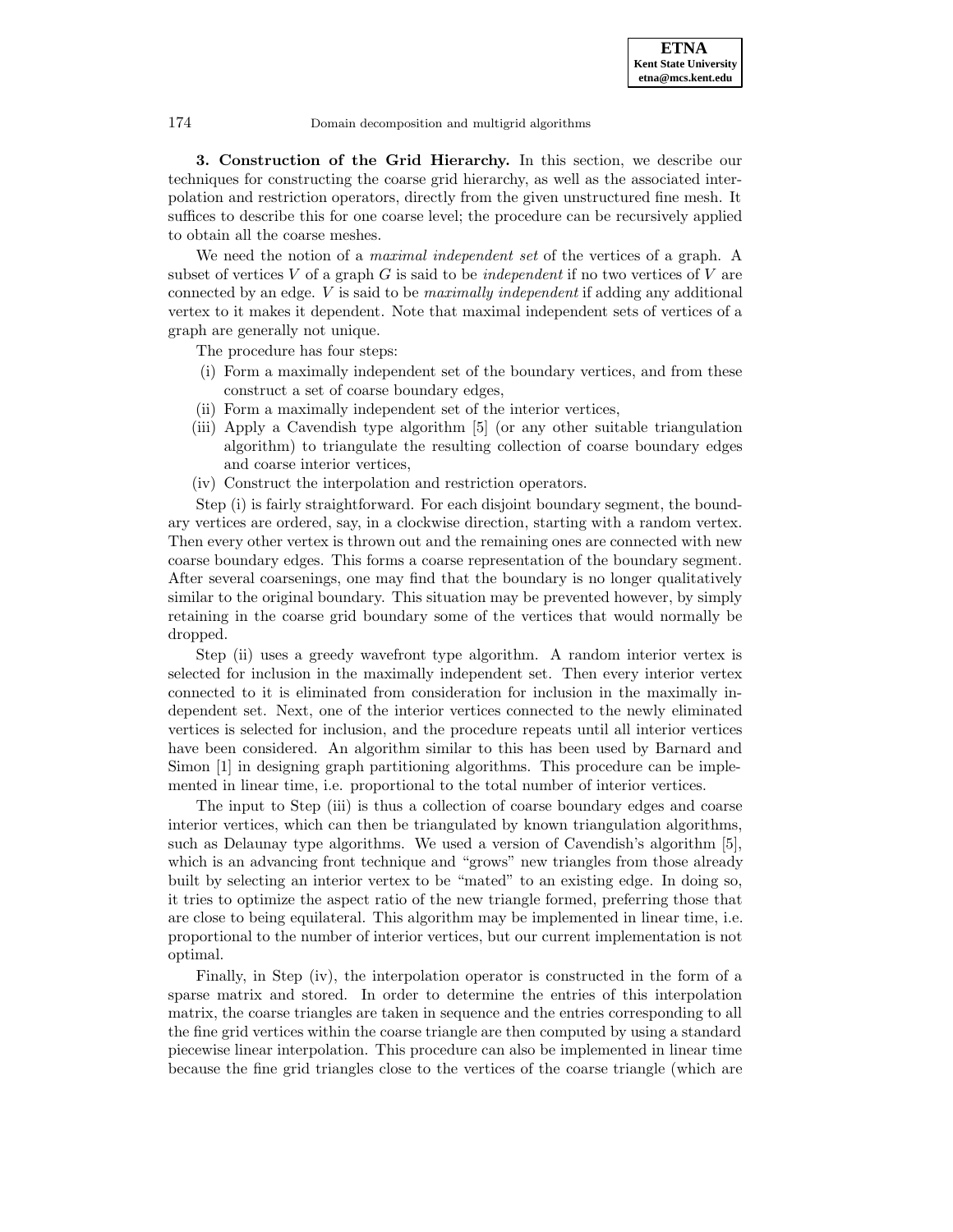#### Tony F. Chan and Barry F. Smith 175

also fine grid vertices) can be found by a local search. We emphasize that a simple linear time algorithm is not possible if the coarser grids are generated completely independently. The restriction matrix is then just the transpose of the interpolation matrix. Clearly, higher order finite elements may also be used; then the interpolation is piecewise polynomial and can still be calculated in a local manner and hence in linear time.

In our variant of the above algorithm, only Step (ii) is changed. We consider a candidate coarse vertex at the center of each element. Those adjacent to the selected boundary nodes are then eliminated. We then construct a maximal independent set of the remaining candidate vertices using the same approach as indicated above. This procedure is equivalent to calculating a maximal independent set of the dual graph of the mesh. It is important to note that the coarse grid vertices generated in this manner will not lie in the same location as any fine grid nodes. In our experiments on a few sample grids, the number of coarse grid nodes generated using this alternative approach is slightly larger than that generated using the first approach outlined.

**4. Numerical Results.** All the numerical experiments were performed using the Portable, Extensible Toolkit for Scientific computation (PETSc) of Gropp and Smith [12] running on a Sun SPARC 10.

We next report numerical results for solving the Poisson equation on three different unstructured triangular meshes. All of the meshes are enclosed in the unit square,  $[0, 1]^2$ . Two kinds of boundary conditions are used: (1) homogeneous Dirichlet, or (2) a *mixed* condition: for  $x > 0.2$ , a homogeneous Neumann boundary condition is imposed, with homogeneous Dirichlet imposed for  $x \leq 0.2$ . We use piecewise linear finite elements for the discretization, and solve the resulting systems of linear equations by either a V-cycle multigrid method (with a pointwise Gauss Seidel smoother, using two pre and two post smoothing sweeps per level) or an overlapping Schwarz domain decomposition method. In all cases, the discrete right hand side is chosen to be a vector of all 1's and the initial iterate set to zero. Both the MG and DD methods are used as preconditioners, with full GMRES [16] as an outer accelerator. The iteration is stopped when the  $l_2$  norm of the residual has been reduced by a factor of  $10^{-6}$ . Our goal is to compare the performance of our versions of domain decomposition and multigrid algorithms on unstructured meshes with that of the same algorithms on similar structured meshes. For this purpose, we also use two structured meshes in our experiments (a uniform mesh on a *square* and on an *annulus*).

Table 4.1 shows the number of MG iterations for the Eppstein mesh [2], shown in Figure 4.1, a relatively small quasi-uniform unstructured mesh on the unit square. Figures 4.2 and 4.3 show the coarser meshes using regular and dual graph coarsening. These results should be compared with those for a uniform square mesh on the unit square in Table 4.2, because the two meshes are topologically similar. We see that although the performance of our MG algorithm on the unstructured mesh is slightly worse than that on the structured square mesh, its performance is quite satisfactory for both types of boundary conditions.

Next, we look at a more realistic mesh, the *airfoil* mesh (from T. Barth and D. Jesperson of NASA Ames), shown in Figure 4.4. The coarse meshes are shown in Figures 4.5, 4.6 and 4.7. One may note that several poorly shaped triangles are generated on the coarsest grid. These do not seem to seriously affect the convergence rate. In theory, these bad elements could be removed during a "cleanup" pass over the mesh, after the Cavendish algorithm was applied. We see that the performance for the Dirichlet boundary condition cases, given in Table 4.3, are quite comparable with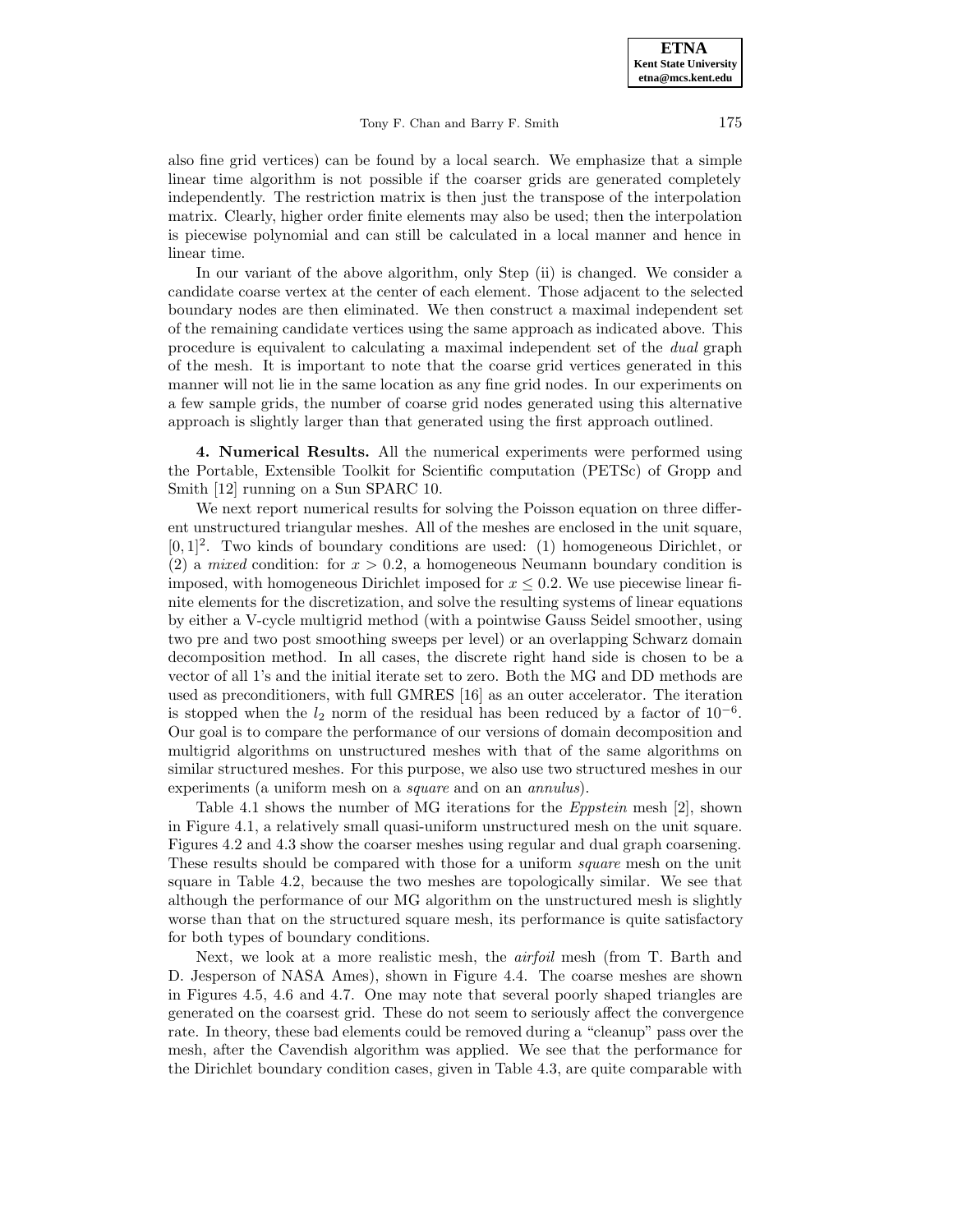

Fig. 4.1. The Eppstein mesh: 547 nodes



Fig. 4.2. The Eppstein mesh: level 2. regular coarsening (left) and dual graph coarsening (right)



Fig. 4.3. The Eppstein mesh: level 3. regular coarsening (left) and dual graph coarsening (right)

|                                                | TABLE 4.1 |  |  |
|------------------------------------------------|-----------|--|--|
| MG iterations for the Eppstein mesh, 547 nodes |           |  |  |

|  | Regular Coarsening                                      | Dual Graph Coarsening |
|--|---------------------------------------------------------|-----------------------|
|  | MG Levels   Dir. B.C. Mixed B.C.   Dir. B.C. Mixed B.C. |                       |
|  |                                                         |                       |
|  |                                                         |                       |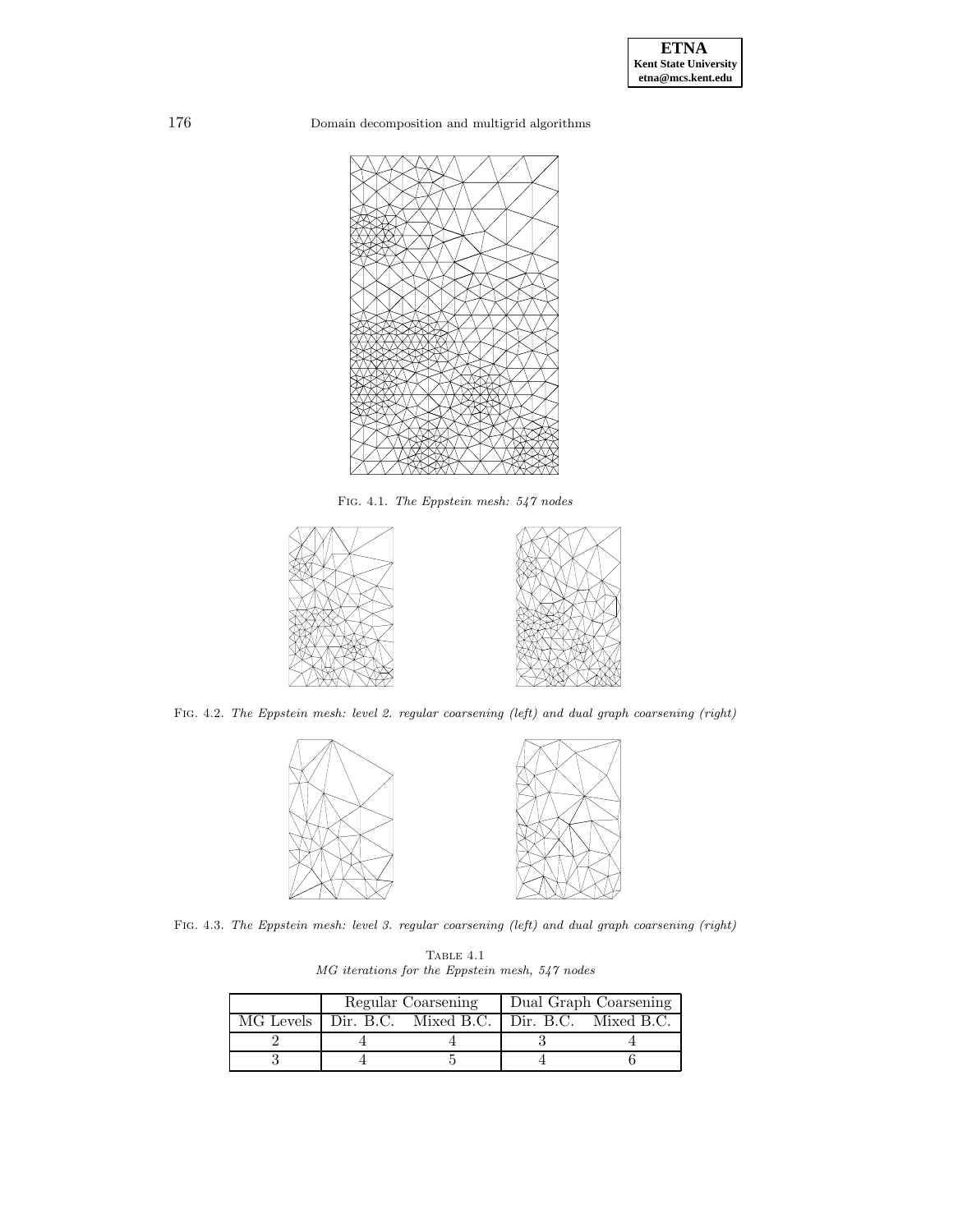### Tony F. Chan and Barry F. Smith 177

| TABLE 4.2 |                                                       |  |  |  |  |  |  |  |
|-----------|-------------------------------------------------------|--|--|--|--|--|--|--|
|           | MG iterations for the uniform square mesh, 4225 nodes |  |  |  |  |  |  |  |

|      | MG Levels   Nodes   Dir. B.C. Mixed B.C. |
|------|------------------------------------------|
| 1089 |                                          |
|      |                                          |
|      |                                          |



Fig. 4.4. The airfoil mesh: 4253 nodes

that for the Eppstein mesh, but the performance is noticeably worse for the mixed boundary conditions. Note there is essentially no difference in the performance for both types of coarsening. The deterioration in performance for the mixed boundary condition case is due to the fact that the coarser grid domains do not completely cover the portion of the fine grid boundary on which Neumann boundary conditions are applied. In Chan, Smith, and Zou [7], it is shown that in order to obtain an optimal convergence rate the coarser grid must completely cover the Neumann part of the fine grid boundary. We also compare the performance for the two types of boundary conditions with that on a quasi-uniform mesh on an annulus region; see Figure 4 and Table 4.4. Due to our treatment of the curved boundary, the fine grid boundary is again not covered by the coarser grids and hence we obtain poor convergence for the case of mixed boundary conditions. Overall, the performance of our MG algorithm on the unstructured *airfoil* mesh is comparable with or better than that on the structured annulus mesh.

In Table 4.5, we show results for a larger unstructured mesh around an airfoil, namely the Barth mesh (from T. Barth of NASA Ames), shown in Figure 4.9. The levels 2 and 4 coarse meshes are shown in Figure 4.10 (not all the grid points are shown). We include only the Dirichlet boundary condition results. Observe that the MG performance is quite comparable with that of the other unstructured meshes (i.e. airfoil, Eppstein) and the structured meshes (i.e., square, annulus). Again, both coarsening strategies work equally well.

Finally, we show in Table 4.6 the results for the multiplicative version of the over-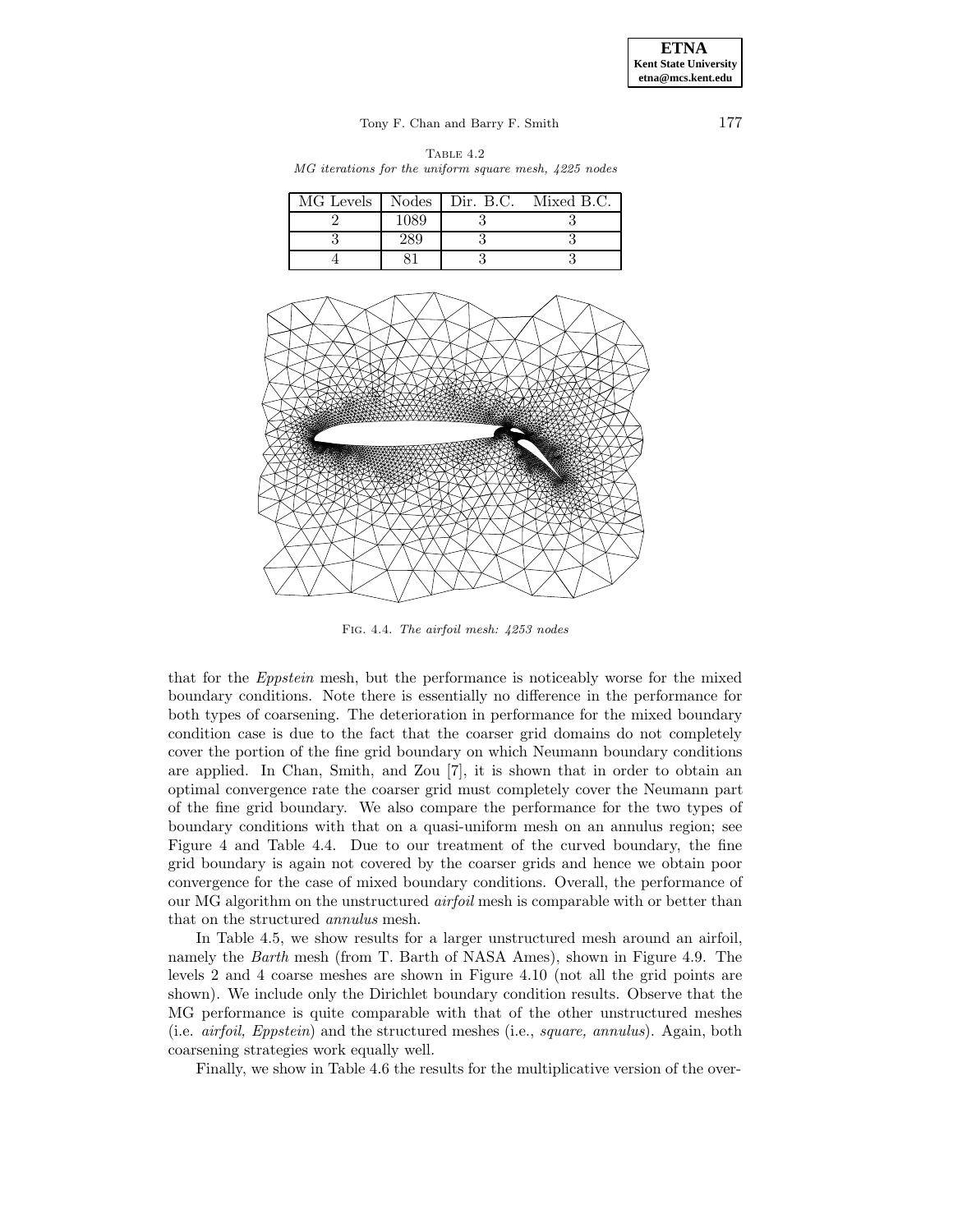



Fig. 4.5. The airfoil mesh: Level 2. Regular (left) and dual graph coarsening (right).



Fig. 4.6. The airfoil mesh: Level 3. Regular (left) and dual graph coarsening (right).

lapping Schwarz domain decomposition algorithm on the *airfoil* mesh. The column labeled *Overlap* refers to the algebraic overlap into the interior of its neighbors. Thus, an overlap of 0 means there is no overlap at all in the nodes. That is, the sets of nodes in each subdomain are disjoint. There is, however, overlap in the support of the finite element functions in neighboring subdomains. The column labeled Level of Coarse Grid refers to that level of the grid hierarchy that is used as the coarse grid in the DD algorithm. The 16 subdomains computed by the recursive spectral bisection method are shown in Figure 4.11. We can make several observations from these numerical results. First, the use of a coarse grid (even a relatively coarse one, e.g., level 4 in Table 4.6) reduces the number of iterations significantly. Second, the use of some overlap is very cost effective, but the number of iterations levels off quickly as the overlap increases. This behavior is well known from numerical studies of the overlapping Schwarz methods on structured grids. Finally, there is little difference in performance between the two coarsening strategies. These results for the overlapping Schwarz methods are also very similar to those obtained for structured grids.

**5. Summary.** We have constructed domain decomposition and multigrid algorithms for solving elliptic problems on general unstructured meshes, which in our limited experience perform nearly as well as these algorithms would perform on similar structured meshes. Only the fine mesh is needed; all auxiliary components of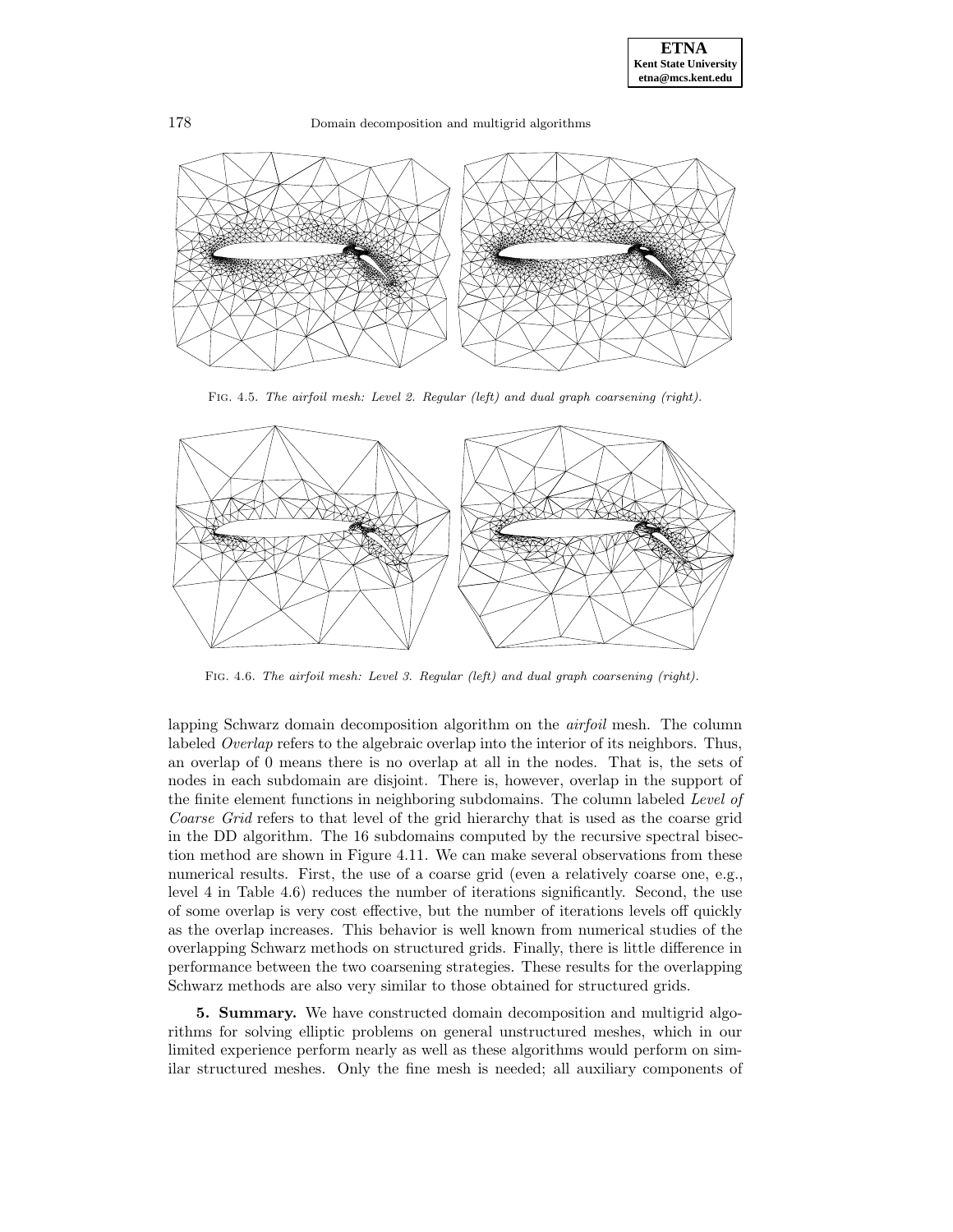**ETNA Kent State University etna@mcs.kent.edu**

# Tony F. Chan and Barry F. Smith 179



Fig. 4.7. The airfoil mesh: Level 4. Regular (left) and dual graph coarsening (right).

|                                                |  | TABLE 4.3 |  |  |
|------------------------------------------------|--|-----------|--|--|
| MG iterations for the airfoil mesh, 4253 nodes |  |           |  |  |

|           |      | Regular Coarsening |                            | Dual Graph Coarsening |  |                            |
|-----------|------|--------------------|----------------------------|-----------------------|--|----------------------------|
| MG Levels |      |                    | Nodes Dir. B.C. Mixed B.C. |                       |  | Nodes Dir. B.C. Mixed B.C. |
|           | 1180 |                    |                            | 1507                  |  |                            |
|           | 518  |                    |                            | 328                   |  |                            |
|           |      |                    |                            |                       |  |                            |



Fig. 4.8. The annulus mesh: 576 nodes

TABLE  $4.4\,$  $MG\ iterations\ for\ the\ annulus\ mesh,\ 2176\ nodes$ 

| MG Levels   Nodes   Dir. B.C. |     | Mixed B.C. |
|-------------------------------|-----|------------|
|                               | 576 |            |
|                               | 160 |            |
|                               |     |            |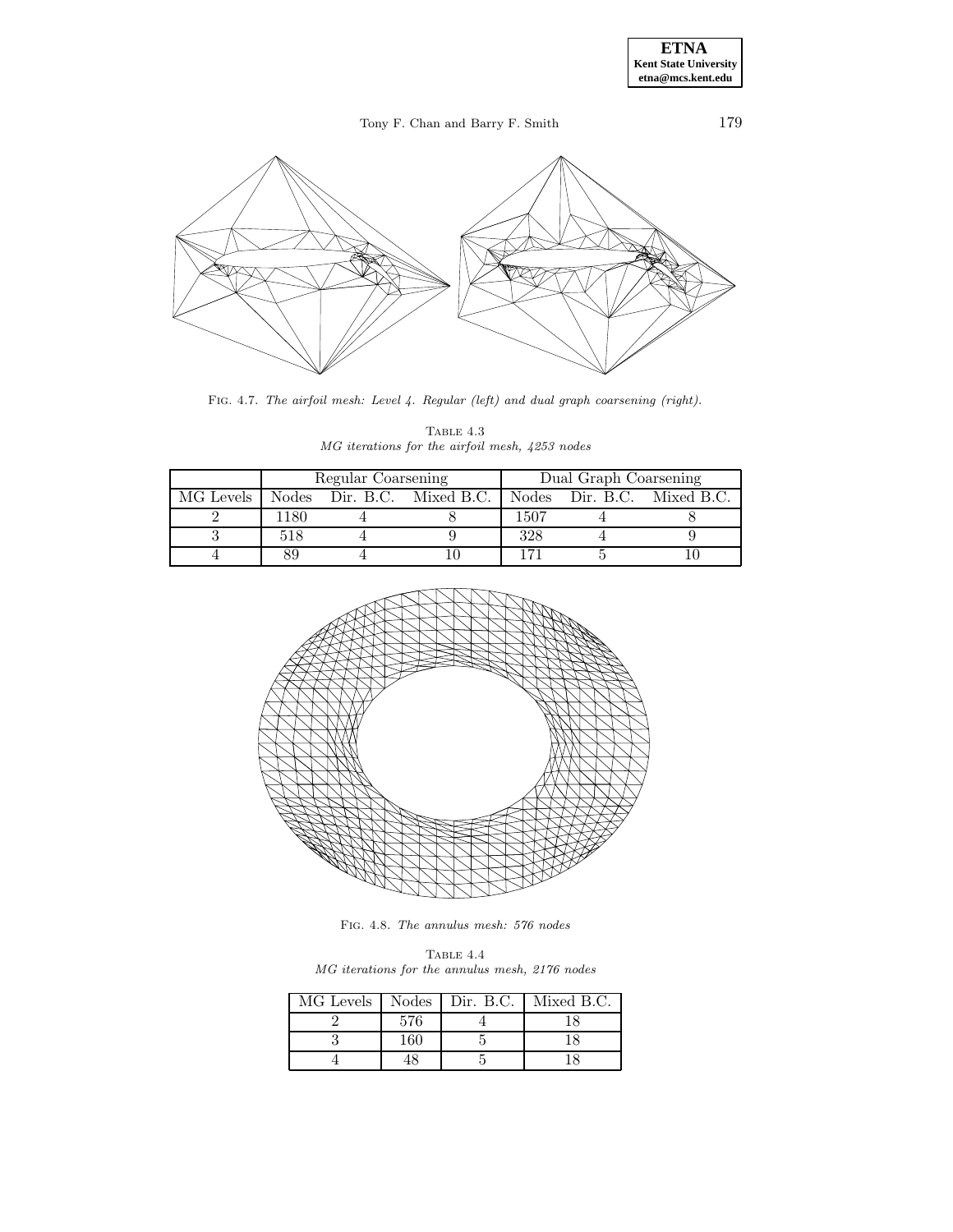

Fig. 4.9. The Barth mesh: 6691 nodes



Fig. 4.10. The Barth mesh: Level 2, 1614 nodes (left) Level 4, 112 nodes (right)

the algorithms, such as the coarse grid hierarchy, the interpolation operators, and the domain partitioning, are computed automatically. The algorithms can, in principle, be extended to three space dimensions and to indefinite, non-self-adjoint and higher order problems.

**Acknowledgments:** We thank Mr. Nip Chun-kit of the Chinese University of Hong Kong for providing us with a Matlab implementation of the Cavendish algorithm, which helped us in developing the C version. We also thank Horst Simon and John Gilbert for providing several of our test meshes. The first author also thanks Prof. Jiachang Sun of the Computing Center of Academia Sinica for many helpful discussions on the subject.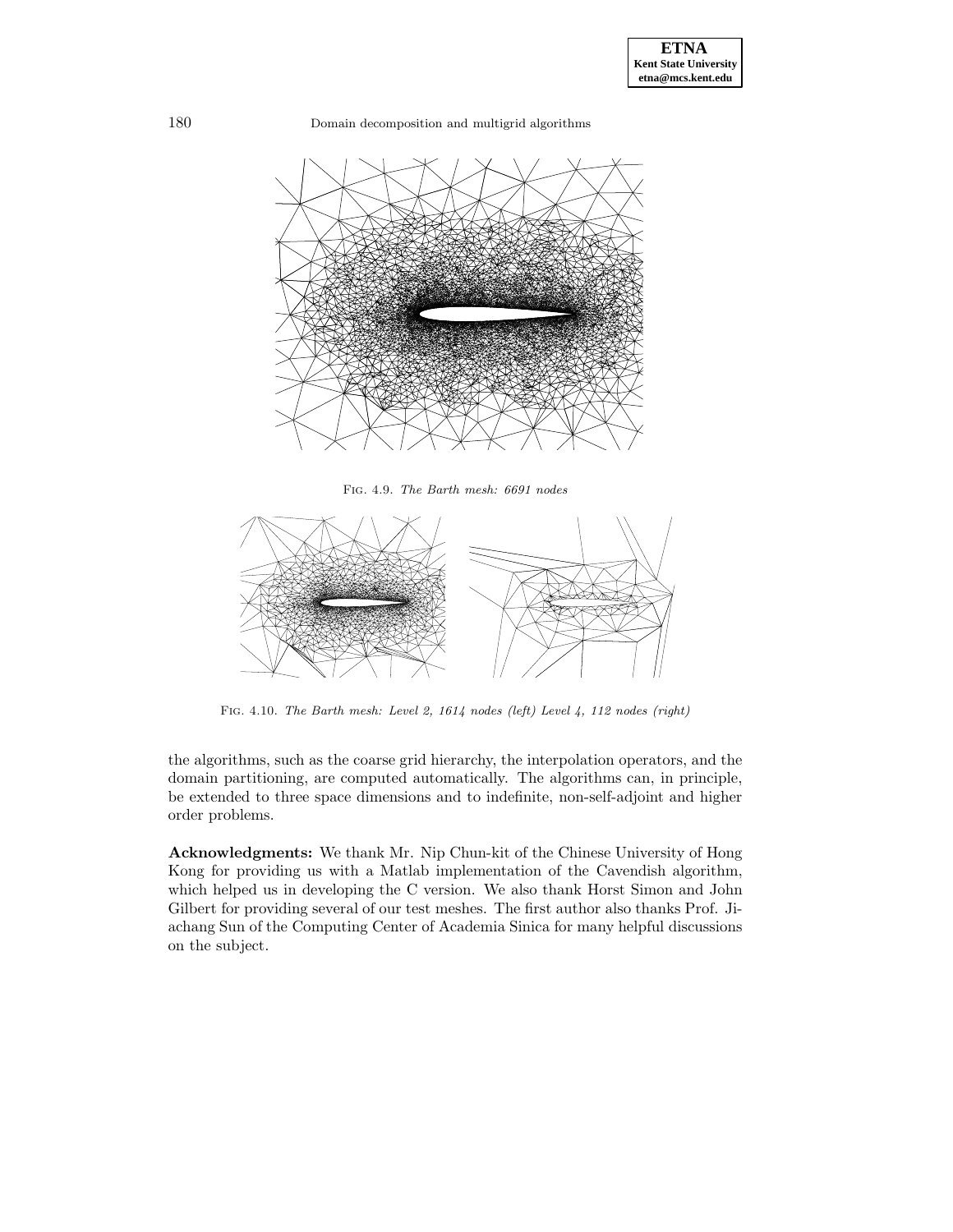# Tony F. Chan and Barry F. Smith 181

| TABLE 4.5                                    |  |  |
|----------------------------------------------|--|--|
| MG iterations for the Barth mesh, 6691 nodes |  |  |

|           |       | Regular Coarsening | Dual Graph Coarsening |           |  |
|-----------|-------|--------------------|-----------------------|-----------|--|
| MG Levels | Nodes | Dir. B.C.          | Nodes                 | Dir. B.C. |  |
|           | 1614  |                    | 1810                  |           |  |
|           | 405   |                    | 574                   |           |  |
|           | 119   |                    | 189                   |           |  |

TABLE  $4.6\,$ Multiplicative DD iterations for the airfoil mesh. 16 Subdomains

| Overlap        | Level of    | Regular    | Dual Graph |
|----------------|-------------|------------|------------|
| (no. elements) | coarse grid | Coarsening | Coarsening |
|                | None        | 56         | 56         |
|                |             | 21         | 22         |
|                | 3           | 15         | 12         |
|                | None        | 16         | 16         |
|                |             | 10         | 10         |
|                | 3           |            |            |
| 2              | None        | 14         | 14         |
| $\overline{2}$ |             | 8          | 8          |
| 2              | 3           | 5          | 5          |



Fig. 4.11. The airfoil mesh: 16 subdomains computed by RSB